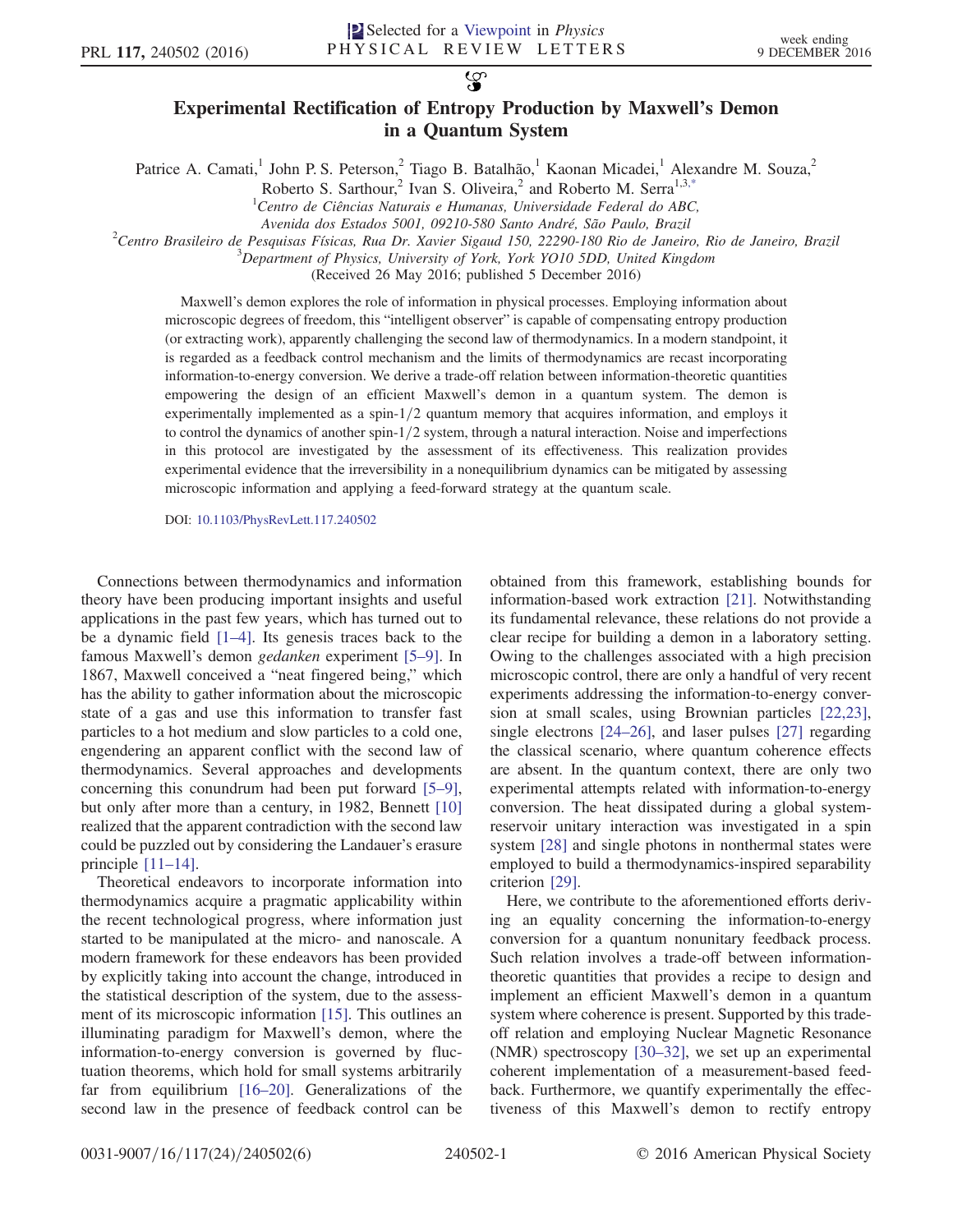<span id="page-1-0"></span>

FIG. 1. Illustration of a Maxwell's demon operation. The system starts in the equilibrium state  $\rho_0^{\text{eq}}$  and it is unitarily driven  $(U)$  to a nonequilibrium state. Then the demon makes a projective measurement, M,yielding the outcome l with probability  $p(l)$ . The feedback operation  $\mathcal{F}^{(k)}$  is applied with error probability  $p(k|l)$ . The environment temperature is kept fixed and the whole operation is much faster than the system decoherence time.

production, due to quantum fluctuations [\[33,34\]](#page-5-8), in a nonequilibrium dynamics.

Theoretical description.—Consider the scenario illustrated in Fig. [1](#page-1-0). The working system is a small quantum system, initially in the equilibrium state  $\rho_0^{\text{eq}}$  (at inverse temperature  $\beta = (k_B T)^{-1}$ , with  $k_B$  being the Boltzmann constant). Later on Maxwell's demon will also be materialized through a microscopic quantum memory. Suppose that the working system is driven away from equilibrium by a fast unitary time-dependent process,  $U$ , up to time  $\tau_1$ (driving the system Hamiltonian from  $\mathcal{H}_0$  to  $\mathcal{H}_{\tau_1}$ ). The purpose of the control mechanism is to rectify the quantum fluctuations introduced by this nonequilibrium dynamics. To this end, the demon acquires information about the system's state through a complete projective measurement,  $\{\mathcal{M}_l\}$ , yielding the outcome l with probability  $p(l) =$ tr[ $\mathcal{M}_l \mathcal{U}_l e_0^{\text{eq}} \mathcal{U}^{\dagger}$ ]. Based on the outcome of this measurement, a controlled evolution will be applied. It will be described by unital quantum operations  $\mathcal{F}^{(k)}$   $[\mathcal{F}^{(k)}(1) = 1]$  for every  $k$  l which may include a drive on the system's Hamiltonian  $k$ ], which may include a drive on the system's Hamiltonian from  $\mathcal{H}_{\tau_1}$  to  $\mathcal{H}_{\tau_2}^{(k)}$ , along the time interval  $\tau_2 - \tau_1$  [\[35\]](#page-5-9). Furthermore, we consider the possibility of error in the control mechanism, assuming a conditional probability  $p(k|l)$  of implementing the feedback process k (associated with the outcome  $k$ ) when  $l$  is the actual observed measurement outcome. By a suitable choice of the operations  $\{\mathcal{F}^{(k)}\}$ , the feedback control mechanism can balance<br>out the entropy production due to the nonequilibrium drive out the entropy production due to the nonequilibrium drive  $U.$  A similar protocol might also be employed in information-based work extraction protocols.

<span id="page-1-1"></span>Following the scenario presented above, an integral fluctuation relation can be derived [\[36,38,39\]](#page-5-10) as

$$
\langle e^{-\beta(W-\Delta F^{(k)})-I^{(k,l)}}\rangle = 1, \qquad (1)
$$

where  $W$  is the stochastic work done on the system,  $\Delta F^{(k)} = -\beta^{-1} \ln Z_{\tau_2}^{(k)}/Z_0$  [with  $Z_t^{(k)} = \text{tr}(e^{-\beta \mathcal{H}_t^{(k)}})$ and  $Z_0 = \text{tr}(e^{-\beta \mathcal{H}_0})$ , is the free energy variation for the kth feedback process,  $I^{(k,l)} = \ln p(k|l)/p(k)$  is the unaveraged mutual information between the working system and the control mechanism employed  $[p(k) = \sum_l p(k|l)p(l)$  is the marginal probability distribution of the controlled operation]. The average is computed according to a work distribution probability  $P(W)$  that depends on both the measurement and the feedback processes. Equation [\(1\)](#page-1-1) has the same structure of Sagawa and Ueda's classical relation [\[40,41\]](#page-5-11). It is also the generalization of the Tasaki quantum identity obtained for unitary control [\[42\],](#page-5-12) which was previously discussed in Refs. [\[38,39\].](#page-5-13) Jensen's inequality for convex functions can be used to obtain a lower bound for the mean nonequilibrium entropy production

$$
\langle \Sigma \rangle \equiv \beta \langle W - \Delta F^{(k)} \rangle \ge - \langle I^{(k,l)} \rangle. \tag{2}
$$

<span id="page-1-2"></span>If the feedback control is absent, Eq. [\(2\)](#page-1-2) reduces to the standard Clausius inequality,  $\langle \Sigma \rangle \geq 0$ . On the other hand, Eq. [\(2\)](#page-1-2) generalizes the second law, elucidating that the correlations between the system and the demon, expressed by the mutual information  $\langle I^{(k,l)} \rangle$ , may be employed to decrease the entropy production beyond the conventional decrease the entropy production beyond the conventional thermodynamic limit. Besides its material importance to the understanding of the underneath gear of Maxwell's demon, Eq. [\(2\)](#page-1-2) does not shed light on how to design an efficient feedback-control protocol. Notice that the right-hand side (rhs) of Eq. [\(2\)](#page-1-2) is unrelated to the specific form of the feedback operations  $\{\mathcal{F}^{(k)}\}$ , it is only associated with the feedback error probability  $p(k|l)$  and the marginal distrifeedback error probability  $p(k|l)$  and the marginal distribution  $p(k)$ . Therefore, performance analysis of different types of feedback operations is beyond the scope of the bound in Eq. [\(2\).](#page-1-2)

<span id="page-1-3"></span>We bridge such a gap by deriving an equality for entropy production in the presence of feedback control with experimental relevance for the effective design of Maxwell's demon, expressed as [\[36\]](#page-5-10)

$$
\langle \Sigma \rangle = -\mathcal{I}_{\text{gain}} + \langle S_{\text{KL}}(\rho_{\tau_2}^{(k,l)} || \rho_{\tau_2}^{(k,eq)}) \rangle + \langle \Delta S^{(k,l)} \rangle_{\mathcal{F}}, \quad (3)
$$

with only information-theoretic quantities on the rhs. The information gain  $\mathcal{I}_{gain} = S(\rho_{\tau_1}) - \sum_l p(l)S(\rho_{\tau_1}^{(l)})$ <br>quantifies the average information that the demon obtains quantifies the average information that the demon obtains reading the outcomes of the measurement  $\mathcal{M}$  [\[43](#page-5-14)–49], with  $\rho_{\tau_1} = \mathcal{U} \rho_0^{\text{eq}} \mathcal{U}^{\dagger}$  being the system's state before the measurement;  $\rho_{\tau_1}^{(l)}$  the *l*th postmeasurement state which occurs with probability  $p(l)$ , and  $S(\rho)$  the von Neumann entropy. It is always non-negative for projective measurements [43–[46\]](#page-5-14) and it can be interpreted as the reciprocal to the quantity of disturbance impinged on the quantum system due to the measurement operation [\[47\]](#page-5-15) (see also Ref. [\[36\]](#page-5-10)). The Kullback-Leibler (KL) relative entropy,  $S_{\text{KL}}(\rho_{\tau_2}^{(k,l)}||\rho_{\tau_2}^{(k,\text{eq})}) = \text{tr}[\rho_{\tau_2}^{(k,l)}(\ln \rho_{\tau_2}^{(k,l)} - \ln \rho_{\tau_2}^{(k,\text{eq})})],$  expresses<br>the information divergence between the resulting state of the information divergence between the resulting state of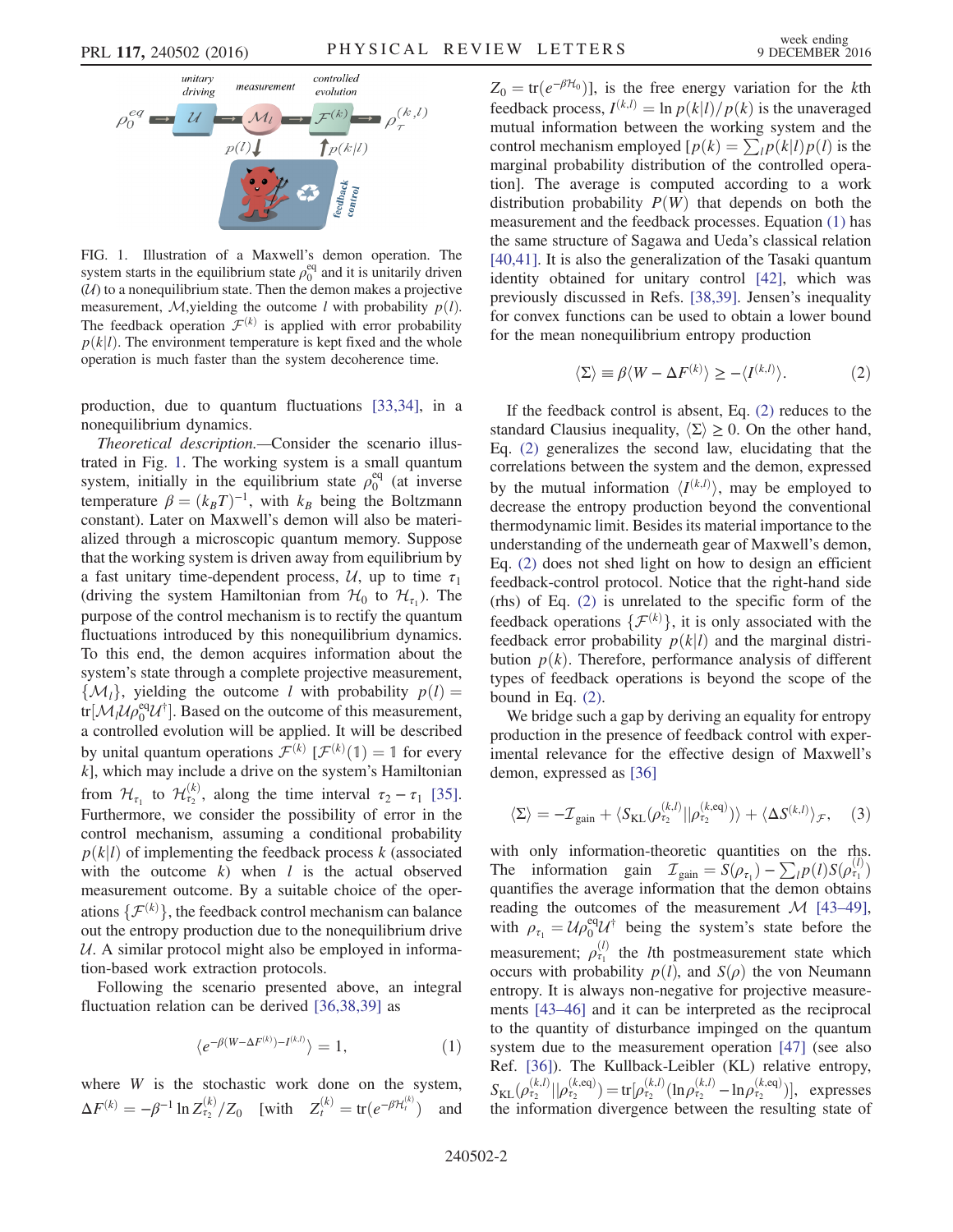the feedback-controlled process,  $\rho_{\tau_2}^{(k,l)}$ , and the equilibrium state for the final Hamiltonian  $\mathcal{H}_{\tau_2}^{(k)}$  in the *k*th feedback process,  $\rho_{\tau_2}^{(k, \text{eq})} = e^{-\beta \mathcal{H}_{\tau_2}^{(k)}} / Z_{\tau_2}^{(k)}$ . The last term,  $\langle \Delta S^{(k,l)} \rangle$  $\int \mathcal{F}$  –  $\langle S(\rho_{\tau_2}^{(k,l)}) - S(\rho_{\tau_1}^{(l)}) \rangle_{\mathcal{F}}$ , is the averaged change in von<br>Noumann optropy due to the quantum operation  $\mathcal{F}^{(k)}$ Neumann entropy due to the quantum operation  $\mathcal{F}^{(k)}$ .

<span id="page-2-0"></span>The nonequilibrium entropy production in Eq. [\(3\)](#page-1-3) is negative if and only if

$$
\mathcal{I}_{\text{gain}} > \langle S_{\text{KL}}(\rho_{\tau_2}^{(k,l)} || \rho_{\tau_2}^{(k,\text{eq})}) \rangle + \langle \Delta S^{(k,l)} \rangle_{\mathcal{F}}.
$$
 (4)

This provides a necessary and sufficient condition to implement an effective Maxwell's demon for the nonunitary protocol considered here. Equation [\(3\)](#page-1-3) also encompasses the bound  $\langle \Sigma \rangle \ge -\mathcal{I}_{\text{gain}}$ , which is similar to the bounds previously obtained in Refs. [\[50,51\]](#page-5-16) considering a different context. In the literature concerning the thermodynamics of information, feedback processes are often regarded as unitary. In this case, the last term of the rhs of Eq. [\(3\)](#page-1-3) does not contribute. Since the postmeasurement state  $\rho_{\tau_1}^{(l)}$  is pure, the average KL relative entropy,  $\langle S_{KL}(\rho_{\tau_2}^{(k,l)}|| \rho_{\tau_2}^{(k, \text{eq})})\rangle$ , will never be zero for a unitary feed-<br>hack implemented upon projective measurements back implemented upon projective measurements (at finite temperature). In a different manner, a nonunitary feedback process can be designed to cancel the term  $\langle S_{KL}(\rho_{\tau_2}^{(k,l)}|| \rho_{\tau_2}^{(k,eq)})\rangle$ , but in this case the variation of the von Neumann entropy  $\langle \Delta S^{(k,l)} \rangle_{\mathcal{F}}$ , due to a nonunitary<br>operation is not null. Along these lines, the trade-off operation, is not null. Along these lines, the trade-off concerning these quantities in Eqs. [\(3\)](#page-1-3) and [\(4\)](#page-2-0) empowers the effective design of Maxwell's demon through the performance assessment of different strategies for the controlled operations  $\mathcal{F}^{(k)}$ .

Experimental implementation.—We employed a  $13C$ -labeled CHCl<sub>3</sub> liquid sample and a 500 MHz Varian NMR spectrometer to implement and characterize the aforementioned entropy rectification protocol. The spin  $1/2$  of the <sup>13</sup>C nucleus is the working system whereas the <sup>1</sup>H nuclear spin plays the role of a quantum memory for Maxwell's demon. Chlorine isotopes' nuclei can be disregarded providing only mild environmental effects due to the fast relaxation of its energy levels. Details on the experimental setup are provided in Ref. [\[36\].](#page-5-10) Using spatial average techniques the joint initial state, equivalent to  $|0\rangle_H \langle 0| \rho_0^{\text{eq},\text{C}}$ , is prepared, where the <sup>13</sup>C is in an equilibrium<br>state of the initial Hamiltonian  $\mathcal{H}^{\text{C}} = {^{1}}$  hears  $\mathcal{L}^{\text{C}}$  (with state of the initial Hamiltonian,  $H_0^C = \frac{1}{2} \hbar \omega_0 \sigma_z^C$  (with  $\omega_0/2\pi = 2 \text{ kHz}$   $\sigma_z$  heing the Pouli matrices  $|0\rangle$  $\omega_0/2\pi = 2$  kHz,  $\sigma_{x,y,z}$  being the Pauli matrices,  $|0\rangle_{\text{H,C}}$ <br>and  $|1\rangle$  representing the excited and ground state of and  $|1\rangle_{\text{H,C}}$  representing the excited and ground state of  $\text{H,C}$  representingly. We consider an initial driving protocol  $\sigma_z^{\text{H,C}}$ , respectively). We consider an initial driving protocol as a sudden quench process, described by a quick change in the carbon Hamiltonian from  $\mathcal{H}_0^C$  to  $\mathcal{H}_{\tau_1}^C = \frac{1}{2}\hbar\omega_1\sigma_x^C$ <br>(with  $\omega_1/2\pi = 3$  kHz). The idea is to change the (with  $\omega_1/2\pi = 3$  kHz). The idea is to change the Hamiltonian so quickly that the state of the system remains unchanged. This state will suddenly become far from

<span id="page-2-1"></span>

FIG. 2. Protocol for the measurement-based feedback. (a) Sketch of the implemented quantum circuit. (b) Choi-Jamiolkowski matrix,  $\chi$  (with elements  $\chi_{s,l}$ ), of the experimental quantum processes tomography for the nonselective projective measurement on the <sup>13</sup>C nuclear spin, represented by the map,  $\mathcal{M}(\rho) = \sum_{s,l=1,x,y,z} \chi_{s,l} \Xi_s^C \rho \Xi_c^{C\dagger}$  ( $\Xi_a^C = 1$ ,  $i\sigma_x^C$ ,  $i\sigma_y^C$ ,  $i\sigma_z^C$ ).<br>The ideal process described by a no selective measurement on The ideal process, described by a no-selective measurement on the  $\mathcal{H}_{\text{c}_1}^{\text{C}}$  energy basis, is  $\mathcal{M}^{\text{id}}(\rho) = \frac{1}{2}(\rho + \sigma_x^{\text{C}}\rho\sigma_x^{\text{C}})$ . For this operator representation choice, a unital process is described by a real process matrix. The imaginary part of the experimental elements  $\chi_{s,l}$  are neglectful. (c) The demon effectiveness is quantified by the process trace distance  $\delta = \frac{1}{2} \text{tr} |\chi^{\text{exp}} - \chi^{\text{id}}|$ between the experimentally implemented map,  $\chi^{\text{exp}}$  (for the whole protocol: measurement and feedback control) and the map describing the ideal protocol,  $\chi^{\text{id}}$ , as a function of the control mismatch  $(p(0|1))$ . The residual error for the zero mismatch  $(\delta \approx 4.5\%)$  is due to nonidealities in the protocol implementation. See main text and Ref. [\[36\]](#page-5-10) for details.

equilibrium, even including coherence in the energy basis of  $\mathcal{H}_{\tau_1}^C$ . The quantum fluctuations, work distribution, and the entropy production in this highly nonadiabatic transformation can be experimentally characterized, in an NMR setting, according to the approach presented in Refs. [\[33,34\].](#page-5-8) In the present experiment, this sudden quench is implemented effectively by a short transversal radio-frequency (rf) pulse resonant with the  $^{13}$ C nuclear spin (with time duration about 9  $\mu$ s) represented by the operation  $U$  [as in Fig. [2\(a\)](#page-2-1)].

The feedback mechanism employed is sketched in Fig. [2\(a\)](#page-2-1), where the whole feedback operation is much faster than the typical decoherence times, which are on the order of seconds [\[36\].](#page-5-10) After the sudden quench  $(U)$ , information is acquired by the demon via the natural J coupling between <sup>13</sup>C and <sup>1</sup>H nuclei,  $\frac{1}{2} \pi J \hbar \sigma_z^{\text{H}} \sigma_z^{\text{C}}$  (with  $J = 215.15$  Hz), under a free evolution lasting for about 6.97 ms (equivalent to a CNOT gate). An effective nonselective projective measurement in the energy basis of  $\mathcal{H}^C_{\tau_1}$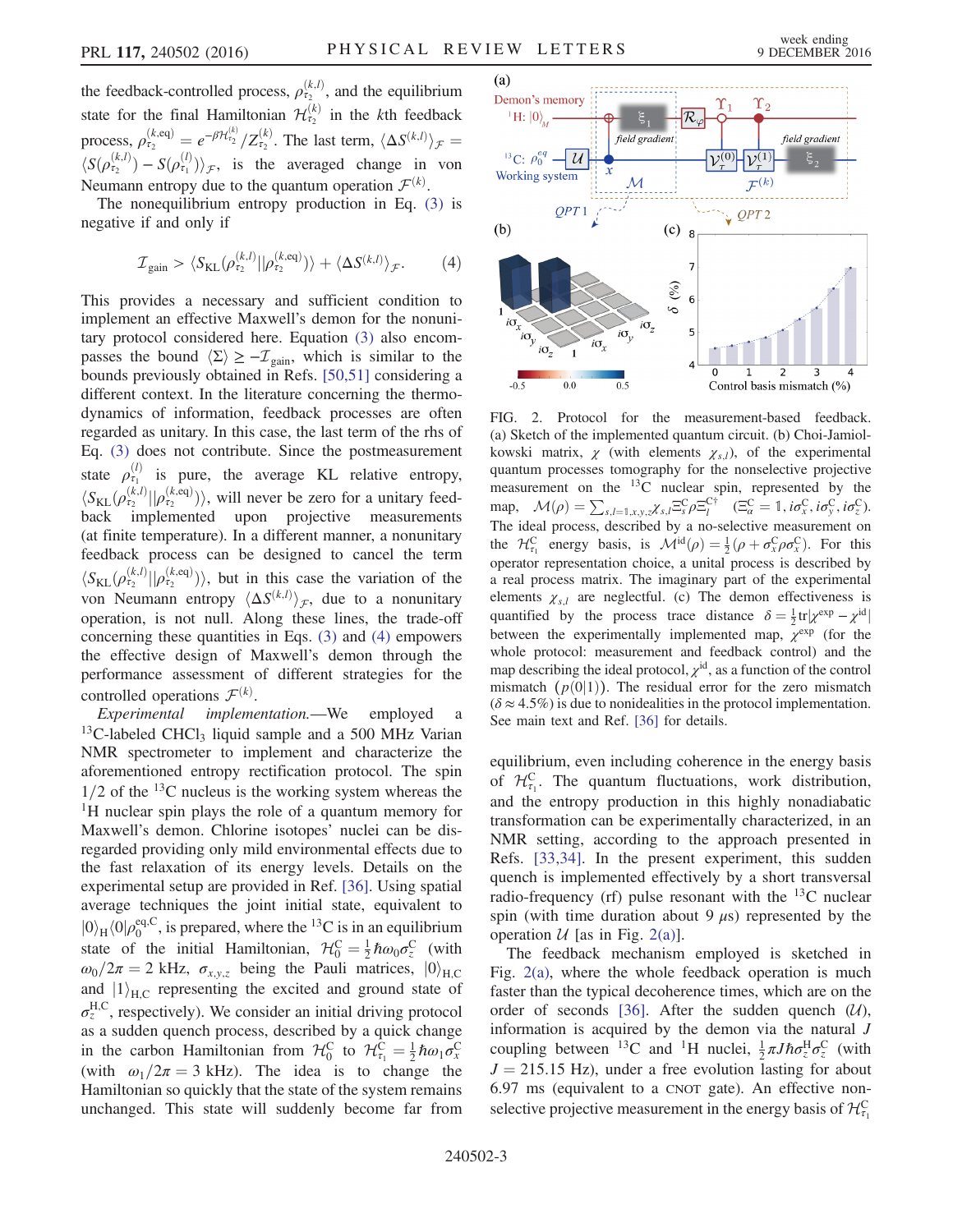<span id="page-3-0"></span>

FIG. 3. Experimental entropy rectification and information quantities. (a) Mean nonequilibrium entropy production ( $(\Sigma)$ ) in the measurement-based feedback protocol as a function of the initial temperature  $(k_BT)$  and the control basis mismatch  $(p(0|1))$ . The negative values are associated with entropy rectification by Maxwell's demon. (b),(c) Entropy production (black), information gain bound,  $\langle \Sigma \rangle \ge -\mathcal{I}_{\text{gain}}$  (red), and mutual information bound  $\langle \Sigma \rangle \ge -\langle I^{(k,l)} \rangle$  (dark yellow). (d),(e) Measured information quantities appearing in the trade-off relation Eq. [\(3\)](#page-1-3), i.e., information gain (red), von Neumann entropy variation (blue), and KL relative entropy (green).

is accomplished with an additional longitudinal field gradient,  $\xi_1$  (applied during 3 ms). It introduces a full dephasing on the z component of the memory state. This free evolution followed by dephasing correlates the state of the working system  $(^{13}C)$  with the demon's memory  $(^{1}H)$ leading to a joint "postmeasurement" state equivalent to  $|0\rangle_H \langle 0| \mathcal{M}_0 \rho_0^C \mathcal{M}_0 + |1\rangle_H \langle 1| \mathcal{M}_1 \rho_0^C \mathcal{M}_1$ , where  $\mathcal{M}_0$  and  $\mathcal{M}_1$  are the eigenbasis projectors for  $\mathcal{H}^C$  with experimen  $\mathcal{M}_1$  are the eigenbasis projectors for  $\mathcal{H}_{\tau_1}^C$  with experimentally probed outcome probabilities,  $p(l) = 50.0 \pm 0.4\%$  for  $l = 0, 1$ , as expected for the sudden quench implemented.

Quantum process tomography (QPT) [\[52\]](#page-5-17) is applied to verify how effective is the demon's nonselective measurement, with the results displayed Fig. [2\(b\)](#page-2-1). The experimentally implemented measurement is very close to the ideal one. In order to investigate the robustness of the feedback process against a control mismatch, we also introduce, in the protocol of Fig. [2\(a\),](#page-2-1) a rotation  $\mathcal{R}_{\varphi}^{\text{H}}$  along the x direction on the <sup>1</sup>H spin, in such a way that the feedback error probability,  $p(0|1) = p(1|0) = \sin^2(\varphi/2)$ , is changed varying the mismatch angle  $\varphi$ . Figure [2\(c\)](#page-2-1) displays the trace distance between the experimental and ideal quantum processes for the demon operation as a function of such an error.

Entropy rectification is achieved by a controlled evolution of the  $^{13}$ C nuclear spin guided by the demon's memory (encoded in the  ${}^{1}H$  nuclear spin state). Such conditional evolution is implemented by the operations  $\Upsilon_1$  and  $\Upsilon_2$ represented in Fig. [2\(a\)](#page-2-1) produce ideally the controlled transformation  $\Upsilon_2 \Upsilon_1 = |\phi_0\rangle_H \langle \phi_0 | \mathcal{V}_\tau^{(0)} + |\phi_1\rangle_H \langle \phi_1 | \mathcal{V}_\tau^{(1)}\rangle$ <br>where the mismatched control basis are given by  $|\phi_0\rangle_{\tau}$ where the mismatched control basis are given by  $|\phi_0\rangle_H$  =  $\cos(\varphi/2)|0\rangle_H - i \sin(\varphi/2)|1\rangle_H$  and  $|\varphi_1\rangle_H$  its orthogonal

complement;  $V_{\tau}^{(0)} = e^{-i\pi\sigma_y^C/4} e^{-i\gamma\sigma_x^C/2}$  and  $V_{\tau}^{(1)} = V_{\tau}^{(0)} \sigma_x^C$  are the feedback operations applied on the carbon nucleus, with  $\gamma = 2 \arccos(1 - e^{-\beta \hbar \omega_1})^{-1/2}$ . Both controlled operations are put into action by a free evolution under the natural J coupling  $(\frac{1}{2}\pi J\hbar \sigma_z^{\text{H}} \sigma_z^{\text{C}})$  combined with individual rotations driven by rf-fields resonant with both Larmor frequencies of  $^{13}$ C and  $^{1}$ H nuclei. We have chosen feedback operations where the system Hamiltonian is not driven, in this case  $\mathcal{H}_{\tau_2}^{(0)C} = \mathcal{H}_{\tau_2}^{(1)C} = \mathcal{H}_{\tau_2}^C = \mathcal{H}_{\tau_1}^C$ . The concluding step for implementing the controlled operations  $\{\mathcal{F}^{(k)}\}$ , is a full dephasing in the eigenhasis of  $\mathcal{H}^{\mathbb{C}}$ . It is supplied by a full dephasing in the eigenbasis of  $\mathcal{H}_{\tau_2}^C$ . It is supplied by a second longitudinal field gradient,  $\xi_2$ , and local rotations of the carbon nuclear spin in order to set the dephasing basis.

Performing quantum state tomography (QST) [\[31\]](#page-5-18) along the experimental implementation of the demon protocol, we can obtain all the information-theoretic quantities in rhs of Eq. [\(3\)](#page-1-3) (for details see Fig. S2 and the Data Acquisition section in [\[36\]](#page-5-10)). Figure [3\(a\)](#page-3-0) displays the entropy production in the feedback controlled operation implemented in our experiment. We achieved negative values showing the realization of entropy rectification, whose effectiveness worsens as the bases mismatch increases. In Figs.  $3(b)$  and  $3(c)$ , we note that the bounds based on mutual information, as in Eq. [\(2\)](#page-1-2), and information gain are not tight in a quantum scenario, as also anticipated by Eq. [\(3\).](#page-1-3) For the present protocol, it is possible to show that  $\langle I^{(k,l)} \rangle \geq \mathcal{I}_{\text{gain}}$  [\[36\]](#page-5-10).<br>Despite the 4.5% residual error in the trace distance for Despite the 4.5% residual error in the trace distance for the zero mismatch case [Fig.  $2(c)$ ], the mutual information (between the system and feedback mechanism)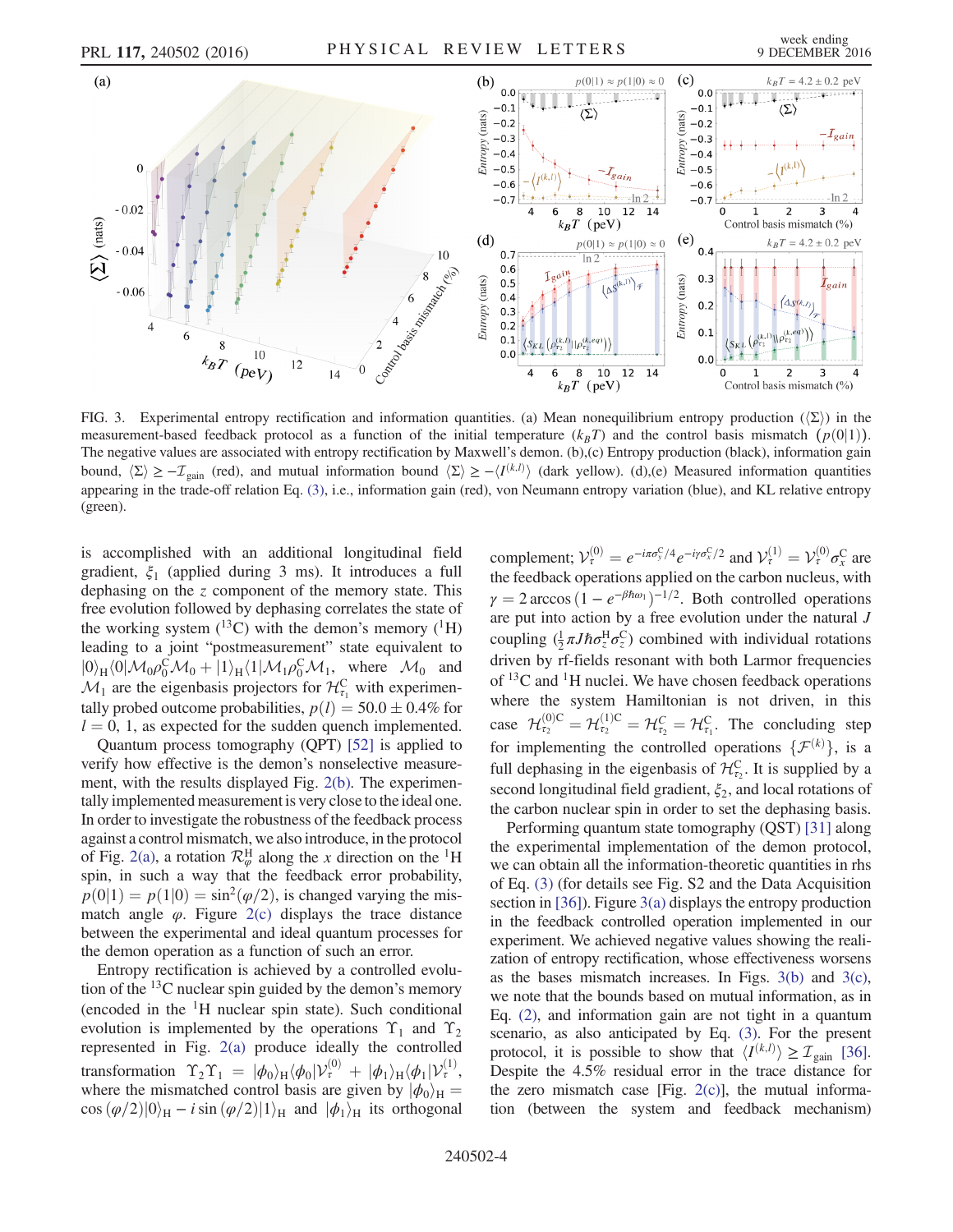experimentally achieved is very close to its limit,  $\langle I^{(k,l)} \rangle =$  $-\sum_l p(l) \ln p(l) = \ln 2$  nats (natural unit of information),<br>as can be observed in Fig. 3(b). As discussed previously as can be observed in Fig. [3\(b\)](#page-3-0). As discussed previously the information gain is related to how the system correlates with the memory; hence, it is independent of the control mismatch, which is corroborated by the experimental data in Fig. [3\(c\).](#page-3-0)

The kth feedback control operation is designed ideally to map the carbon spin into the equilibrium state  $\rho_{\tau_2}^{\text{(eq)}}$  of the final Hamiltonian  $\mathcal{H}_{\tau_2}^C$  (at inverse temperature  $\beta$ ) irrespective of the previous nonequilibrium state  $\rho_{\tau_1}$  (produced by the sudden quench). Our aim is to cancel the KL relative entropy,  $S_{KL}(\rho_{\tau_2}^{(k,l)}|| \rho_{\tau_2}^{(k,eq)})$ , which is successfully achieved<br>for the zero basis mismatch as can be observed in Fig. 3(d) for the zero basis mismatch, as can be observed in Fig. [3\(d\)](#page-3-0). On other hand, the full dephasing, in the nonunitary feedback, introduces a finite von Neumann entropy variation  $\langle \Delta S^{(k,l)} \rangle_{\mathcal{F}}$ , see Figs. [3\(d\)](#page-3-0) and [3\(e\)](#page-3-0). This variation has no<br>energy cost for the demon-since it is a unital process that does energy cost for the demon, since it is a unital process that does not change the working system mean energy. In the framework of the resource theory of quantum thermodynamics, the full dephasing is regarded as a free operation [\[53,54\]](#page-5-19). When the control mismatch is increased the final state deviates from the thermal state of  $\mathcal{H}_{\tau_2}^C$  and consequently the KL relative entropy also increases, as shown in Fig. [3\(e\).](#page-3-0)

Discussion.—Employing an information-to-energy trade-off relation, we designed an entropy rectification protocol based on Maxwell's demon. This protocol has been experimentally carried out by a coherent implementation of a measurement-based feedback control on a quantum spin- $1/2$  system. The demon's memory is a microscopic quantum ancillary system that acquires information through a natural coupling with the working system. Because of the quantum coherence present in our experiment, we have to execute two dephasing operations in order to perform the Maxwell's demon. The first dephasing operation is employed to produce a nonselective measurement, whereas the second is essential to accomplish entropy rectification, canceling the  $\langle S_{KL}(\rho_{\tau_2}^{(k,l)}|| \rho_{\tau_2}^{(k,eq)})\rangle$ <br>term in the trade-off relation Eq. (3). The present experiterm in the trade-off relation Eq. [\(3\).](#page-1-3) The present experiment elucidates the role played by different information quantities in the quantum version of Maxwell's demon. It also provides evidence that the irreversibility on a quantum nonequilibrium dynamics can be mitigated by assessing microscopic information and applying a feed-forward strategy. The approach developed here can be applied to general processes regarding information-to-energy conversion, as for instance, information-based work extraction.

A future experimental challenge would be the investigation of feedback protocols based on generalized quantum measurements and the bounds associated with such a scheme. The analysis and the optimization of the energetic cost for information manipulation by Maxwell's demon, in the quantum scenario, is also an important topic that deserves further attention. From a broad perspective, understanding the trade-off between information and entropy production at the quantum scale might be important to develop applications of quantum technologies with high efficiency.

We thank E. Lutz, M. Ueda, M. Herrera, and I. Henao for valuable discussions. We acknowledge financial support from UFABC, CNPq, CAPES, FAPERJ, and FAPESP. R. M. S. gratefully acknowledges financial support from the Royal Society through the Newton Advanced Fellowship scheme (Grant No. NA140436). This research was performed as part of the Brazilian National Institute of Science and Technology for Quantum Information (INCT-IQ).

P. A. C. and J. P. S. P. contributed equally to this work.

<span id="page-4-0"></span>[\\*](#page-0-0) Corresponding author.

serra@ufabc.edu.br

- <span id="page-4-1"></span>[1] R. Kosloff, Quantum thermodynamics, [Entropy](http://dx.doi.org/10.3390/e15062100) 15, 2100 [\(2013\).](http://dx.doi.org/10.3390/e15062100)
- [2] J. Goold, M. Huber, A. Riera, L. del Rio, and P. Skrzypczyk, The role of quantum information in thermodynamics—A topical review, J. Phys. A 49[, 143001 \(2016\).](http://dx.doi.org/10.1088/1751-8113/49/14/143001)
- [3] S. Vinjanampathy and J. Anders, Quantum thermodynamics, [Contemp. Phys.](http://dx.doi.org/10.1080/00107514.2016.1201896) 57, 1 (2015).
- <span id="page-4-2"></span>[4] J. Millen and A. Xuereb, Perspective on quantum thermodynamics, New J. Phys. 18[, 011002 \(2016\)](http://dx.doi.org/10.1088/1367-2630/18/1/011002).
- [5] Maxwell's Demon 2: Entropy, Classical and Quantum Information, Computing, edited by H. S. Leff and A. F. Rex (CRC Press, Boca Raton, 2002).
- [6] S. Lloyd, Quantum-mechanical Maxwell's demon, [Phys.](http://dx.doi.org/10.1103/PhysRevA.56.3374) Rev. A 56[, 3374 \(1997\).](http://dx.doi.org/10.1103/PhysRevA.56.3374)
- [7] K. Maruyama, F. Nori, and V. Vedral, Colloquium: The physics of Maxwell's demon and information, [Rev. Mod.](http://dx.doi.org/10.1103/RevModPhys.81.1) Phys. 81[, 1 \(2009\)](http://dx.doi.org/10.1103/RevModPhys.81.1).
- [8] M. Plesch, O. Dahlsten, J. Goold, and V. Vedral, Maxwell's Daemon: Information versus particle statistics, [Sci. Rep.](http://dx.doi.org/10.1038/srep06995) 4, [6995 \(2014\)](http://dx.doi.org/10.1038/srep06995).
- <span id="page-4-3"></span>[9] E. Lutz and S. Ciliberto, Information: From Maxwell's demon to Landauer's eraser, [Phys. Today](http://dx.doi.org/10.1063/PT.3.2912) 68, 30 (2015).
- <span id="page-4-4"></span>[10] C. Bennett, The thermodynamics of computation—a review, [Int. J. Theor. Phys.](http://dx.doi.org/10.1007/BF02084158) 21, 905 (1982).
- [11] R. Landauer, Irreversibility and heat generation in the computing process, [IBM J. Res. Dev.](http://dx.doi.org/10.1147/rd.53.0183) 5, 183 (1961).
- [12] R. Landauer, Dissipation and noise immunity in computation and communication, [Nature \(London\)](http://dx.doi.org/10.1038/335779a0) 335, 779 [\(1988\).](http://dx.doi.org/10.1038/335779a0)
- [13] M. B. Plenio and V. Vitelli, The physics of forgetting: Landauer's erasure principle and information theory, [Con](http://dx.doi.org/10.1080/00107510010018916)[temp. Phys.](http://dx.doi.org/10.1080/00107510010018916) 42, 25 (2001).
- <span id="page-4-5"></span>[14] A. Bérut, A. Arakelyan, A. Petrosyan, S. Ciliberto, R. Dillenschneider, and E. Lutz, Experimental verification of Landauer's principle linking information and thermodynamics, [Nature \(London\)](http://dx.doi.org/10.1038/nature10872) 483, 187 (2012).
- [15] J. M. R. Parrondo, J. M. Horowitz, and T. Sagawa, Thermodynamics of information, Nat. Phys. 11[, 131 \(2015\).](http://dx.doi.org/10.1038/nphys3230)